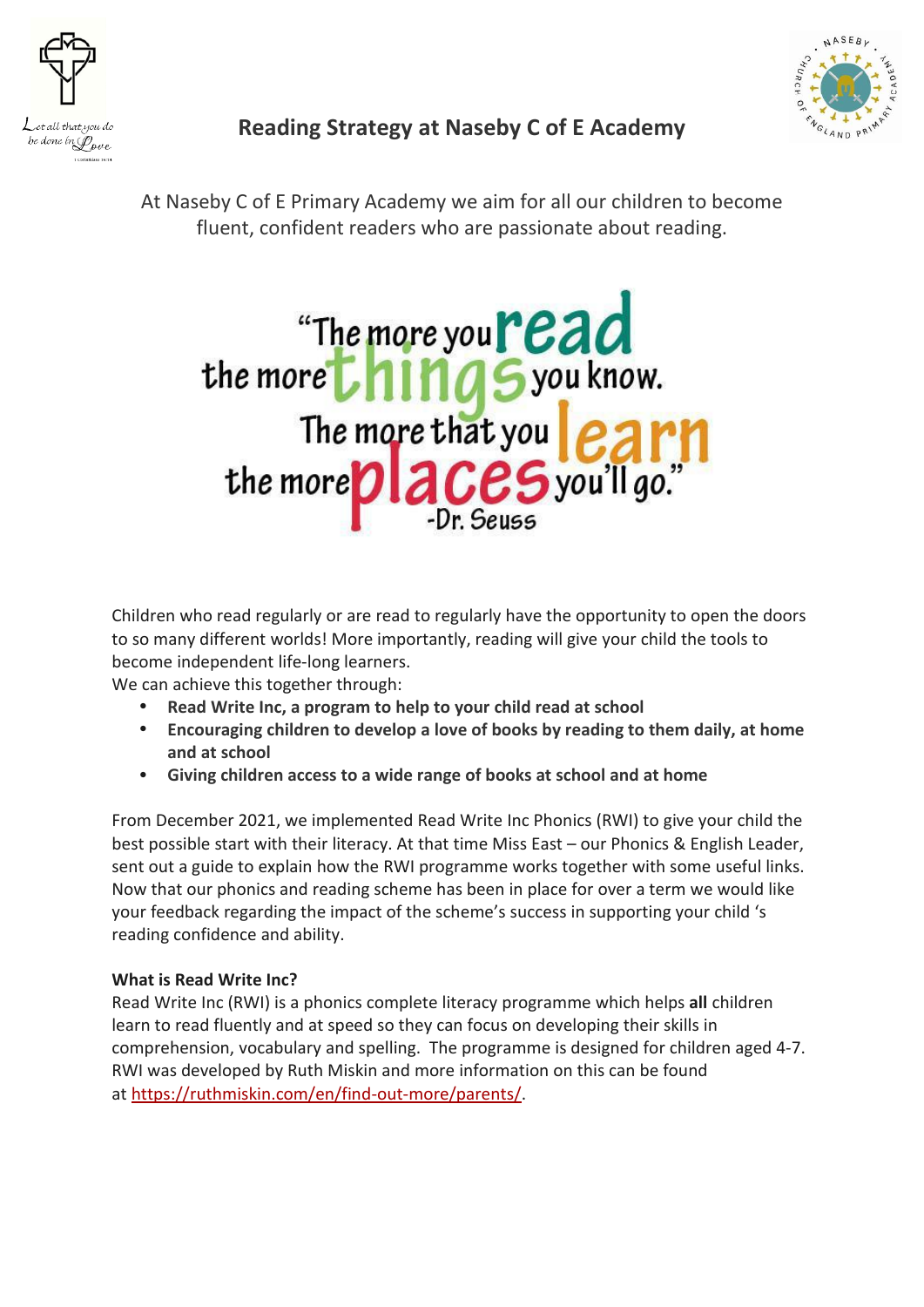#### **How is RWI be taught?**

All children are assessed regularly by our RWI lead teacher Miss East so they work with children at the same level. This allows complete participation in lessons.

#### **Reception**

In Reception all children will learn how to 'read' the sounds in words and how those sounds can be written down.

#### *Reading*

The children:

- learn 44 sounds and the corresponding letters/letter groups using simple picture prompts – see below
- learn to read words using Fred talk and sound blending
- read from a range of storybooks and non-fictions books matched to their phonic knowledge
- work well with partners
- develop comprehension skills in stories by answering 'Find It' and 'Prove It' discussion questions

#### *Writing*

The children:

- learn to write and form the letters/letter groups which represent the 44 sounds with the help of fun phrases
- learn to write words by using Fred Talk
- learn to build sentences by practising sentences out loud before they write

#### *Talking*

The children

- They work in pairs so that they:
- answer every question
- practise every activity with their partner
- take turns in talking and reading to each other
- develop ambitious vocabulary

#### **Year One & Year Two**

Children follow the same format as Reception but will work on complex sounds and read books appropriate to their reading level. Daily sessions of RWI phonics last for one hour.

**Five key principles underpin the teaching in all** *Read Write Inc***. sessions:**

**Purpose** – know the purpose of every activity and share it with the children, so they know the **one** thing they should be thinking about

**Participation** – ensure every child participates throughout the lesson. Partnership work is fundamental to learning

**Praise** – ensure children are praised for effort and learning, not ability

**Pace** – teach at an effective pace and devote every moment to teaching and learning

**Passion** – be passionate about teaching so children can be engaged emotionally.

#### **Children will be taught how to read as follows:**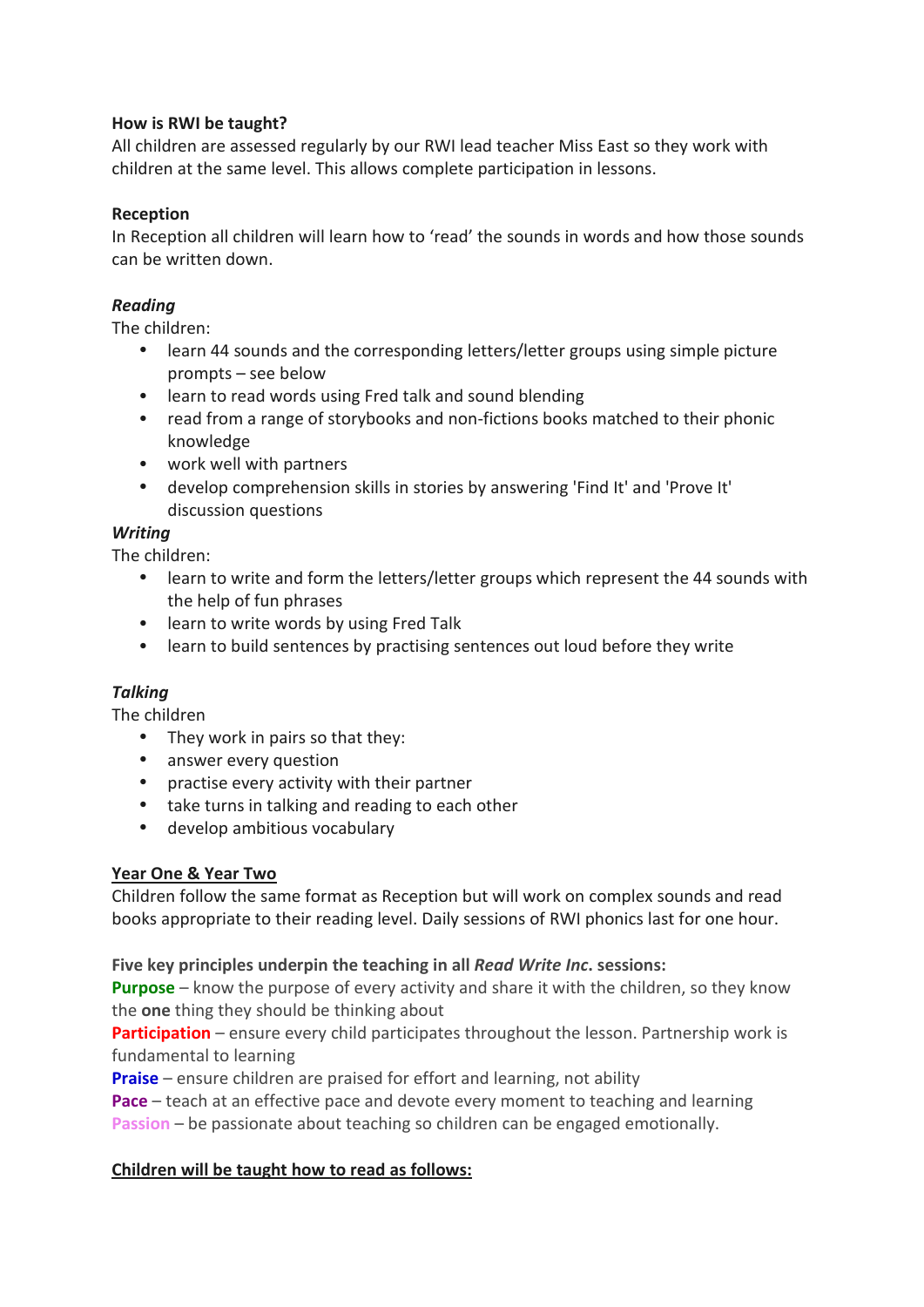Before you start to teach your child, practise saying the sounds below. These are the sounds we use to speak in English.



We use **pure sounds** ('m' not' muh','s' not 'suh', etc.) so that your child will be able to blend the sounds into words more easily.

At school we use a puppet called Fred who is an expert on sounding out words! we call it, 'Fred Talk'. E.g. m-o-p, c-a-t, m-a-n, sh-o-p, b-l-a-ck.

The following video is an example of blending sounds with Fred. [https://www.youtube.com/watch?v=dEzfpod5w\\_Q](https://www.youtube.com/watch?v=dEzfpod5w_Q)

## **The children are taught the sounds in 3 sets.**

#### **Step 1:**

**Set 1 Sounds** are taught in the following order together with rhymes to help children form the letters correctly and instantly recognise sounds ready for blending.

| Set 1                   |                                                                   |
|-------------------------|-------------------------------------------------------------------|
| <b>Sound</b>            | <b>Rhyme</b>                                                      |
| m                       | Down Maisie then over the two mountains. Maisie, mountain,        |
|                         | mountain.                                                         |
| a                       | Round the apple, down the leaf.                                   |
| s                       | Slide around the snake                                            |
| d                       | Round the dinosaur's back, up his neck and down to his feet.      |
| t                       | Down the tower, across the tower,                                 |
| i                       | Down the insects body, dot for the head.                          |
| 'n                      | Down Nobby and over the net.                                      |
| p                       | Down the plait, up and over the pirates face.                     |
|                         | Round the girls face, down her hair and give her a curl           |
| $\frac{g}{o}$           | All around the orange                                             |
| $\overline{\mathbf{c}}$ | Curl around the caterpillar                                       |
| k                       | Down the kangaroos body, tail and leg                             |
| u                       | Down and under the umbrella, up to the top and down to the puddle |
| þ                       | Down the laces, over the toe and touch the heel                   |
| F                       | Down the stem and draw the leaves                                 |
| e                       | Slice into the egg, go over the top, then under the egg           |
|                         | Down the long leg                                                 |
| h                       | Down the horse's head to the hooves and over his back             |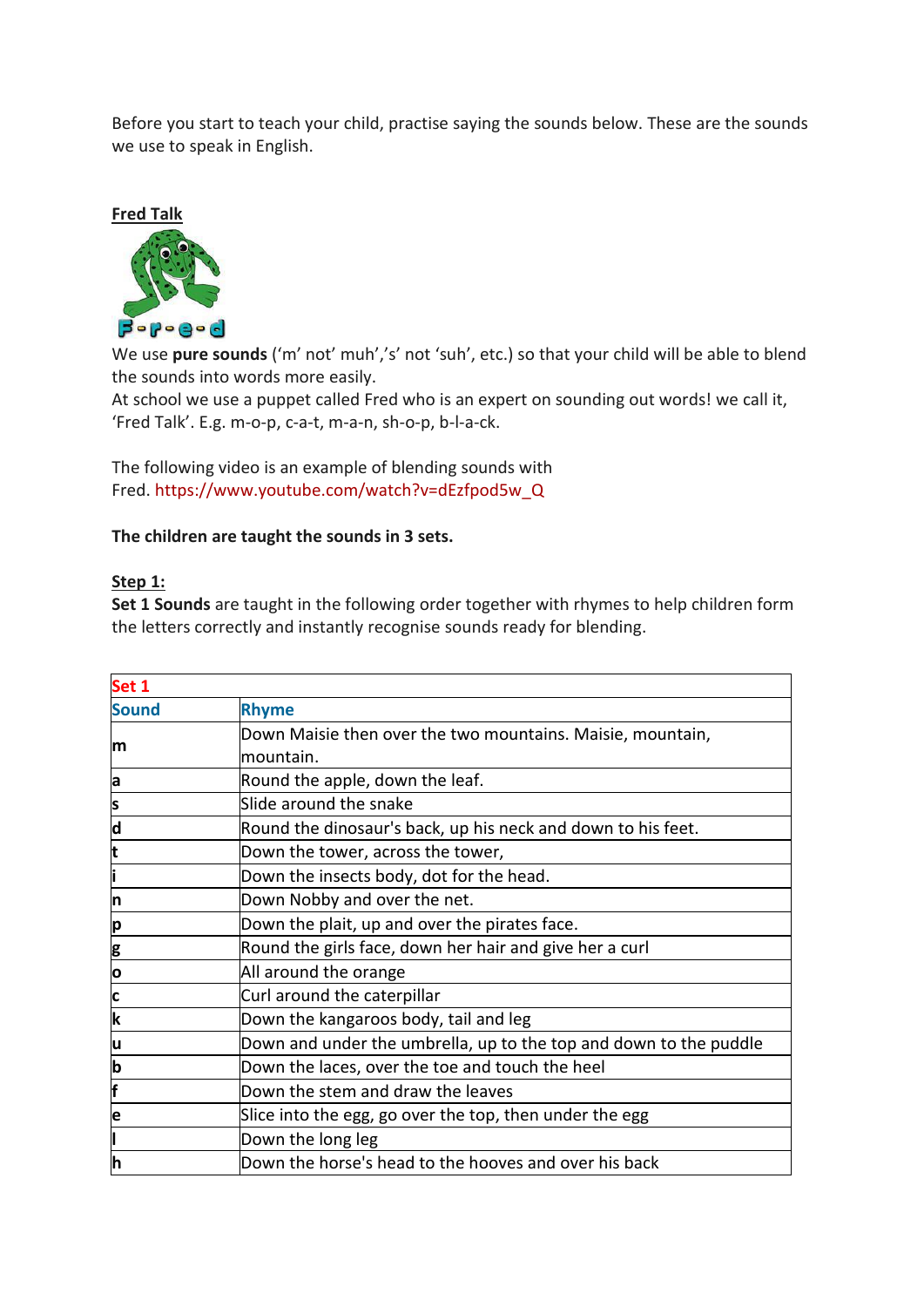| lsh        | Slither down the snake, then down the horse's head to the hooves and   |
|------------|------------------------------------------------------------------------|
|            | over his back                                                          |
| Ir         | Down the robot's back, then up and curl                                |
| j          | Down his body, curl and dot                                            |
| V          | Down a wing, up a wing                                                 |
| ly         | Down a horn, up a horn and under the yak's head.                       |
| w          | Down, up, down, up the worm.                                           |
| lth        | Down the tower, across the tower, then down the horse's head to the    |
|            | hooves and over his back                                               |
| z          | Zig-zag-zig, down the zip.                                             |
| <b>ch</b>  | Curl around the caterpillar,, then down the horse's head to the hooves |
|            | and over his back                                                      |
| qu         | Round the queen's head, up to her crown, down her hair and curl        |
| x          | Cross down the arm and leg and cross the other way                     |
| ng         | A thing on a string                                                    |
| n <b>k</b> | think I stink                                                          |

## **Please do not use letter names at this early stage.**

Click [here](https://www.youtube.com/watch?v=EYx1CyDMZSc) to hear how to pronounce sounds correctly.

Children will also use pictures for each sound to help recognise the sound and then form the shape of the sound.



# **Step 2:**

The children are then taught **Set 2 Sounds** - the long vowels. When they are very confident with all of set 1 and 2 they are taught **Set 3 Sounds.**

| Long vowel sound | <b>Set 2 Speed Sound cards</b><br>Teach these first | <b>Set 3 Speed Sound cards</b> |                       |
|------------------|-----------------------------------------------------|--------------------------------|-----------------------|
| lay              | ay: may I play                                      | a-e: make a cake               | ai: snail in the rain |
| lee              | ee: what can you see                                | ea: cup of tea                 | e: he me we she be    |
| igh              | ligh: fly high                                      | i-e: nice smile                |                       |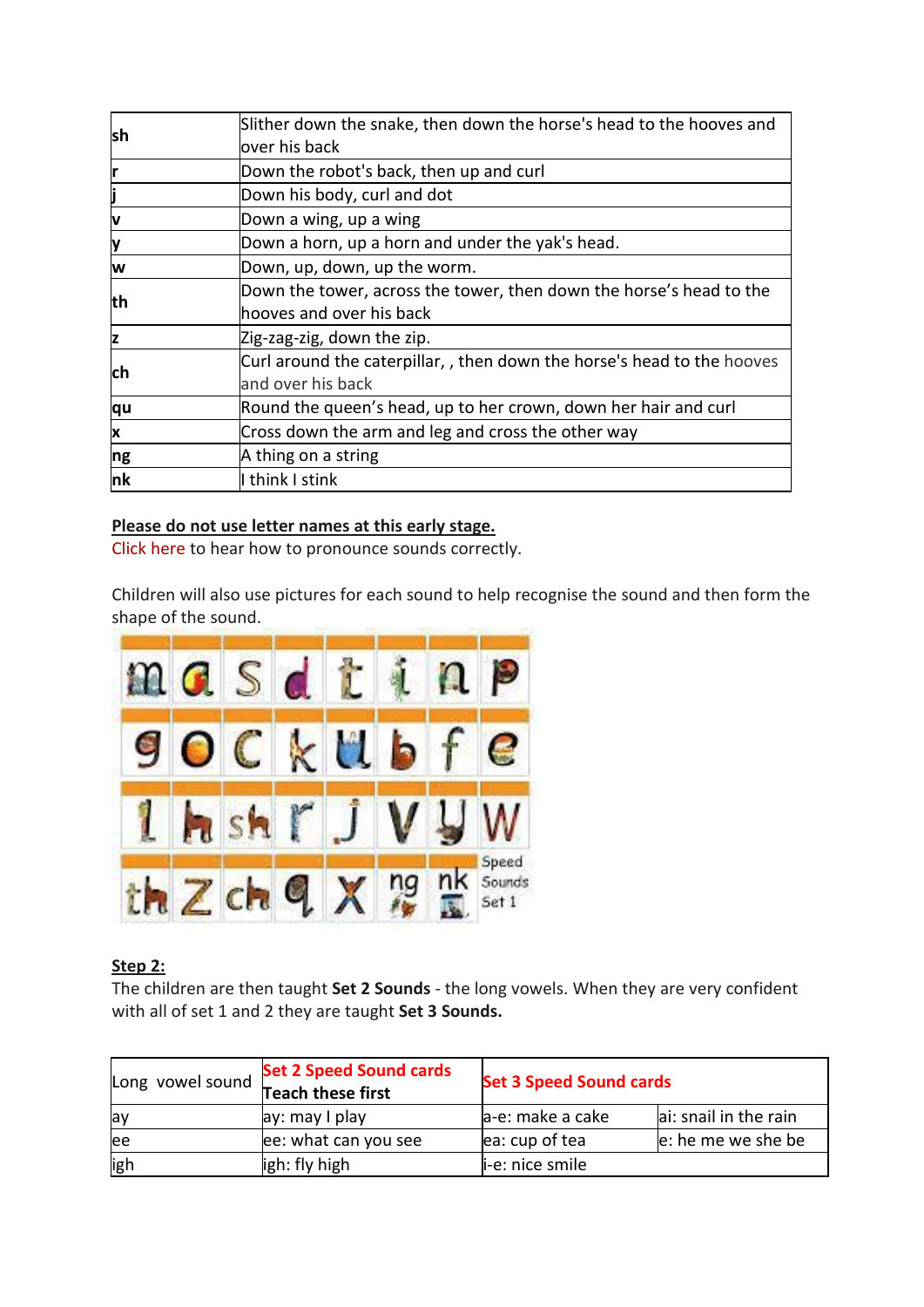| ow  | ow: blow the snow    | o-e: phone home                              | ao: goat in a boat |
|-----|----------------------|----------------------------------------------|--------------------|
| 00  | 00: poo at the zoo   | u-e: huge brute                              | ew: chew the stew  |
| OO  | oo: look at a book   |                                              |                    |
| lar | ar: start the car    |                                              |                    |
| lor | or: shut the door    | aw: yawn at dawn                             |                    |
| air | air: that's not fair | are: share and care                          |                    |
| İr  | ir: whirl and twirl  | ur: nurse for a purse                        |                    |
| lou | ou: shout it out     | ow: brown cow                                |                    |
| loy | oy: toy for a boy    | oi: spoil the boy                            |                    |
|     |                      | er: a better letter                          |                    |
|     |                      | Ire: fire fire!                              |                    |
|     |                      | ear: hear with your ear ure: sure it's pure? |                    |

## **Nonsense words (Alien words)**



As well as learning to read and blend real words children will have plenty of opportunities to apply their sound recognition skills on reading 'Nonsense words'. These words will also feature heavily in the Year One Phonics Screening check in the summer term. Click [here](https://www.sir-francis-hill.lincs.sch.uk/phonics-screening-check/) for further information on the Screening check.

## **Step 3:**

Children will be introduced to 'Ditty books' when they successfully begin to read single words. The short vowels should be kept short and sharp:

Children use sound-blending (Fred Talk) to read short ditties. They will bring these home once they have read and discussed the book in class. Children will then be challenged to use their developing phonic knowledge to write short sentences.

Within all the books children will have **red** and **green** words to learn to help them to become speedy readers. **Red** words are words that are not easily decodable and challenge words to extend children's vocabulary. **Green** words are linked to the sounds they have been learning and are easily decodable.

|      | the | at  | mad |
|------|-----|-----|-----|
| uou  | our | sad | dad |
| said | was | sat | mat |

Dots and dashes represent the sound each letter makes.

Once your child has been introduced and taught these words in school we will send them home for you to continue practising with your child.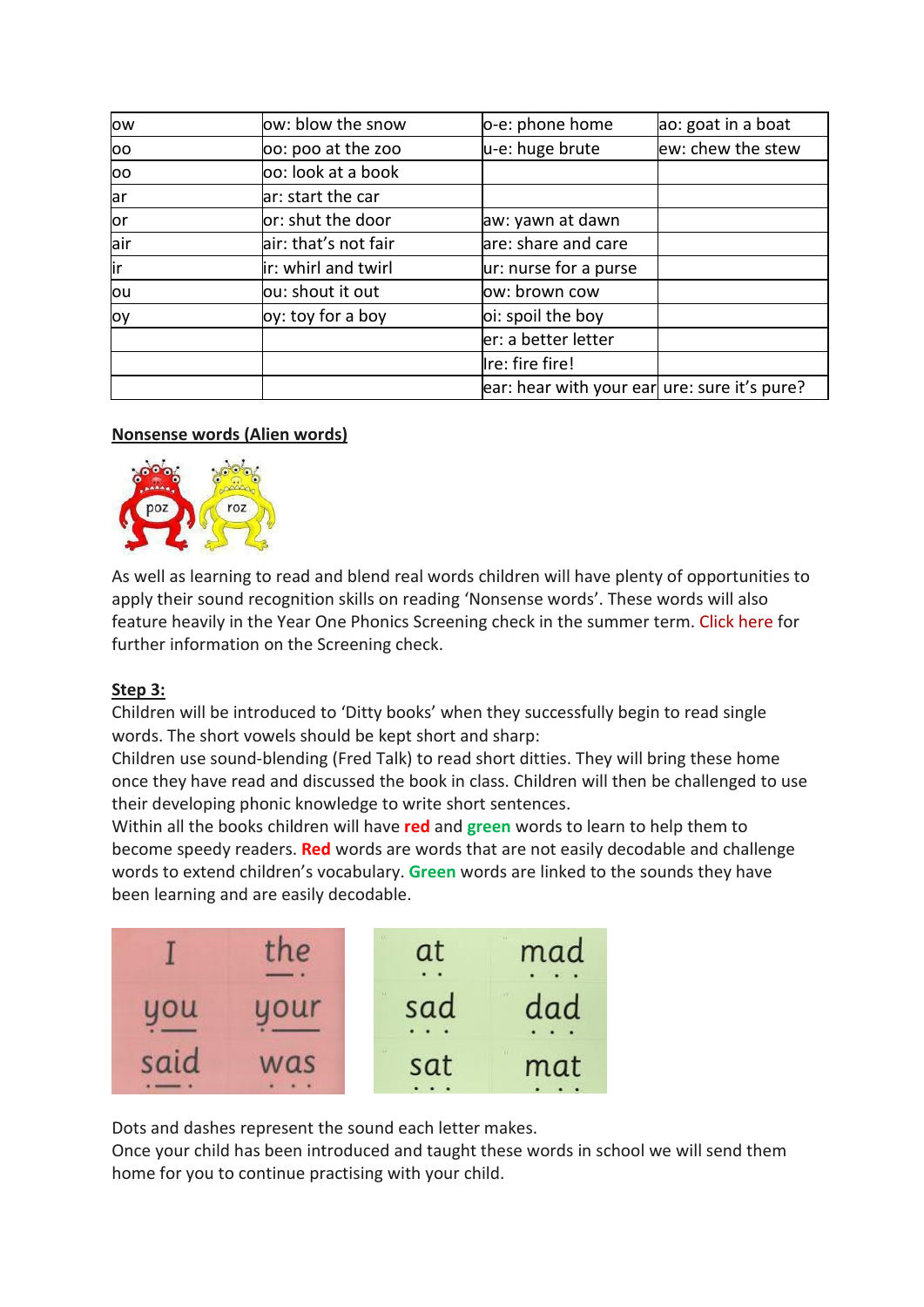During the RWI session children will read the book three times and at each new reading they will have plenty of opportunities to practise using their developing comprehension skills. You may have heard your child talking about '**hold, edit or build a sentence'. Hold a sentence** is an activity that encourages children to remember a whole sentence while focusing on spelling and punctuation.

**Build a sentence** is to give children the opportunity to create their own sentence to that shows the meaning of a word and edit a sentence allows the children to critique a sentence using their knowledge of spelling punctuation and grammar. Children complete a longer piece of independent writing, which gives them the opportunity to show off their creativity and to practice their spelling, grammar and punctuation.

# **Spelling Quiz**



A spelling quiz will be held each week (This will only start in Reception when children are ready to write and form their letters). Children will use first use 'Fred fingers' to first sound out a word before they write it down. Children learn how to spell rather than just get tested. Furthermore, this way of teaching spellings allows children to use Fred fingers whenever they get stuck with spelling a word. Children pinch each sound on fingers before writing the word.

**Order of Story books:** Children will hopefully follow the order listed below. The expectation is that all children will leave Year One as confident speedy readers, ready to take on the challenges of Year Two. However, some children may need extra support and your teacher will talk to you about this.

| <b>Books</b>       | <b>Year Group Expectations</b> | <b>Green Words in Books</b>   |
|--------------------|--------------------------------|-------------------------------|
| Red Ditty 1-10     | Reception                      | Click here to help your child |
| <b>Green 1-10</b>  | Reception                      | Click here to help your child |
| Purple 1-10        | Reception                      | Click here to help your child |
| <b>Pink 1-10</b>   | Reception/Year One             | Click here to help your child |
| Orange 1-12        | Year One                       | Click here to help your child |
| <b>Yellow 1-10</b> | Year One                       | Click here to help your child |
| <b>Blue 1-10</b>   | Year One                       | Click here to help your child |
| <b>Grey 1-13</b>   | Year One                       | Click here to help your child |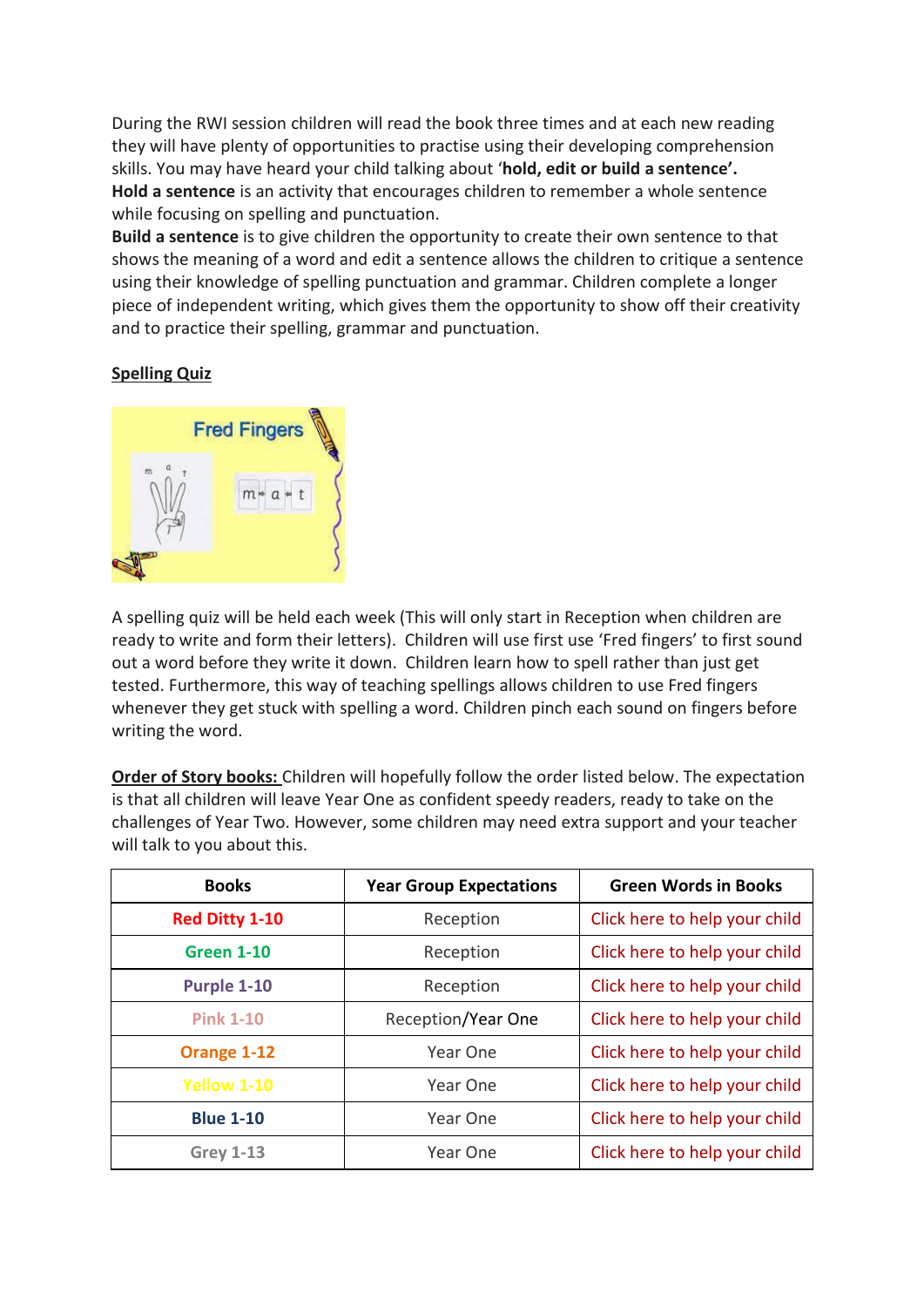# **To help at home:**

Your child will start to bring books home when they are confident readers. Please help them to read and give lots of praise!

If you have any other questions about RWI, please see your class teacher or see Miss East.

## **Phonics Screening Check Year One**

## **What is the Year 1 phonics screening check?**

The Year 1 phonics screening check is a short, light-touch assessment to confirm whether individual pupils have learnt phonic decoding to an appropriate standard.

It will identify the children who need extra help so they are given support by their school to improve their reading skills. They will then be able to retake the check so that schools can track pupils until they are able to decode.

Further information can be found here.

# **Develop a love for reading**

Becoming a fluent and confident reader provides children with the tools to access and understand the world around them, however, we believe that nurturing a passion for reading is equally as important as having the ability to read a book.

Opportunities to harness this love for reading can be seen throughout our school community and is deeply woven into our academic calendar. When visiting our school you will notice our wonderful Library Bus, which is packed full of exciting and



inspiring texts, of which the children of our school cherish. We have worked hard to develop cosy reading areas and a variety of texts, which the children take great pride in maintaining to ensure their longevity.

In addition to our Library Bus, we enjoy celebrating an annual 'Reading Challenge' which encourages children to show themselves reading in unusual places. This leads up to one of the many highlights of our year 'World Book Day' in which we celebrate the love and enjoyment that we all find in books. All members of our community join in with this and allows us to share our favourite books and participate in activities centred around diverse and exciting texts.

This academic year, we have begun to form a 'Reading Buddies' scheme which allows children from Years 5 and 6 to sit and share a book with a younger child. This has proved to be extremely popular amongst the older children, who take great enjoyment in choosing a suitable story to share with an EYFS or KS1 child. We look forward to growing this further through inviting members of the community into our school to share their favourite stories with the children.